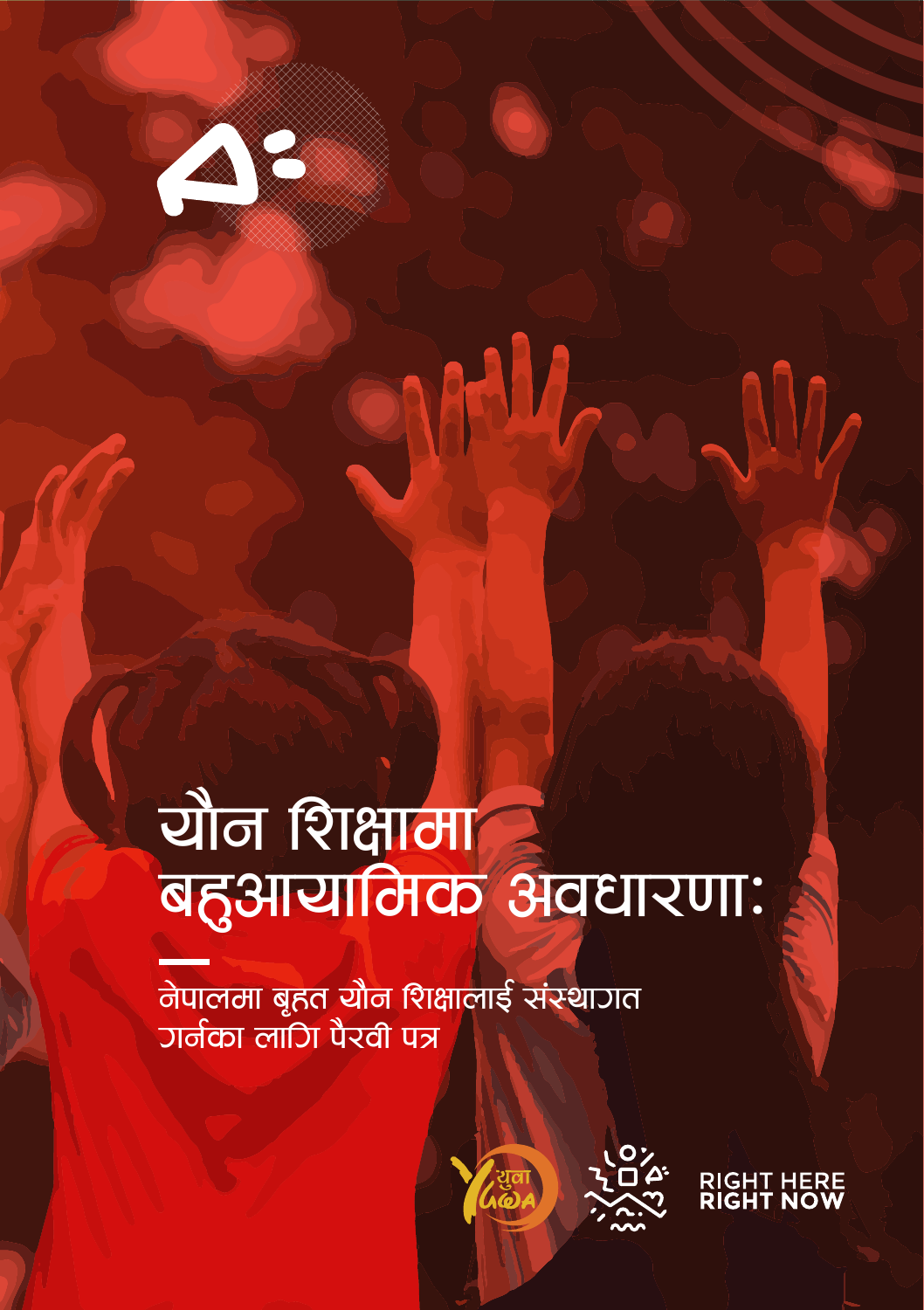राइट हेयर राइट नाउ<sup>9</sup>, पञ्चवर्षीय कार्यक्रम र विश्वव्यापी रणनीतिक सहकार्य हो जून १० वटा भन्दा बढी देशहरूमा सक्रिय छ । नेपालमा, यो १५ वटा समान धारणा भएका संस्थाहरूको फोरम हो, जसले यवाहरूको यौन तथा प्रजनन स्वास्थ्य तथा अधिकारमा पैरवी गर्दछ । यसले विशेष गरी तीन वटा विषयत क्षेत्र; वैवाहिक समानता, लाञ्छनामुक्त युवामैत्री सुरक्षित गर्भपतन सेवा, राष्ट्रिय पाठ्यक्रममा बृहत्तर यौनिकता शिक्षाको समावेश र विद्यालय बाहिरका विद्यार्थीका लागी नमना पाठयऋमको विकासमा केन्द्रित रहेको छ ।

युवा, राइट हेयर राइट नाउ नेपालको सहकार्य संस्था हुनुका साथै सचिवालयको भूमिका पनि निर्वाह गर्दछ । युवा, सन् २००९ मा स्थापित गैर नाफामूलक, युवाद्वारा युवाको निम्ति संचालित संस्था हो । यस संस्थाले सशक्तिकरण र पैरवीमार्फत अर्थपूर्ण युवा सहभागिता र संलग्नता प्रवर्द्धन गर्दछ । यसको स्थापनाकाल देखि युवाले सम्रग रूपमा युवाका मुद्दाहरूमा केन्द्रित हुनुका साथै यौन तथा प्रजनन् स्वास्थ्य तथा अधिकार, सक्रिय नागरिक र अनुसन्धान गरि ३ वटा विषयगत क्षेत्रहरूमा कार्य गर्दछ ।

## यो परियोजनालाई राइट हियर राइट नाउ साफेदारीलाई नेदरल्यान्डको परराष्ट्र मामिला मन्त्रालयले आर्थिक सहयोग पटान गरेको छ ।

## सम्पादकहरु

सुदिप उप्रेती सज्जा सिंह श्रेया श्रेष्ठ

# भाषा सम्पादन

जेनिशा मैनाली

## सर्वाधिकार सुरक्षित

प्रथम संस्करण (१००० प्रतिलिपि) मार्च २०२०

## **डिजाइनः** सजल गरूड

युवा



## राइट हियर राइट नाउ सचिवालय, नेपाल

३१० कृष्ण धारा मार्ग, महाराजगञ्ज, काठमाडौँ ३, बाग्मती प्रदेश, नेपाल 01-4419489, 01-4418747 || info@yuwa.org.np || www.yuwa.org.np

<sup>&#</sup>x27; युवा संस्था सञ्जाल (आयोन), बियोन्ड बेइजिङ्ग कमिटी (बिबिसी), निल हिरा समाज (बिडिएस), सिडिएस पार्क–मुगु, नेपाल परिवार नियोजन संघ, यौनिक तथा लैङ्गिक .<br>अल्पसंख्यक महासंघ, नेपाल, मानव विकास तथा वातावरण संरक्षण मञ्च (हडेप), तान नेपाल, रेस्टलेस डेम्लप्मेन्ट, ग्रामीण महिला सञ्जाल नेपाल (रूवोन), भिजिबल इम्प्याक्ट, युथ एक्सन नेपाल, युवा विकास केन्द्र, युवा, युवालय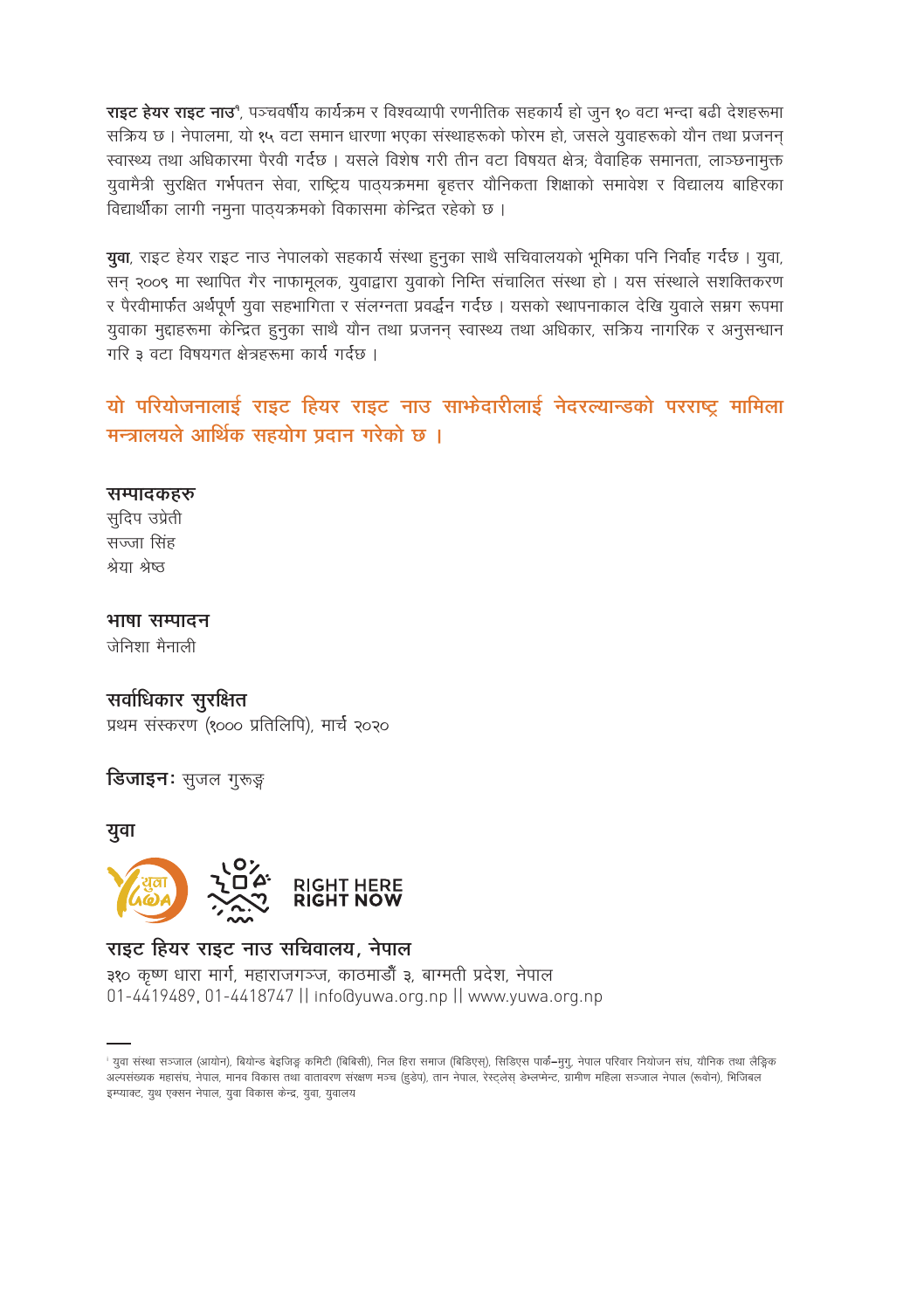# पृष्ठभूमिः बृहतर यौनिकता शिक्षा

बृहत्तर यौनिकता शिक्षा सम्पूर्ण युवा वर्गको समग्र भलाईको लागि महत्वपर्ण मानिन्छ । विशेषगरी मानव अधिकारको ्<br>दृष्टिकोणलाई ध्यानमा राख्ने हो भने बृहत्तर यौनिकता शिक्षाको माध्यमद्वारा किशोरी गर्भधारण जस्तो महत्वपूर्ण मुद्दाहरूलाई सम्बोधन गर्नको लागि आधार तयार भयो । किशोर अवस्थामै गर्भधारण हुँदा किशोरीहरूको पढाईमा निरन्तरता नहूने र शिक्षाको अधिकारबाट बञ्चित हुने अवस्थाको सिर्जना हुन्छ । प्रभावकारी यौनिकता शिक्षाको माध्यमले विद्यालयमा किशोर अवस्थामा किशोरकिशोरीहरूले भोग्नपरेको शारीरिक र भावनात्मक परिवर्तनहरूको बारेमा सही र आवश्यक जानकारी किशोरावस्था देखि 'युवा' वर्ग सम्मका यी व्यक्तिविकासका वर्षहरूमा प्राप्त गर्न सकिन्छ ।

बृहत्तर यौनिकता शिक्षा नेपालको लागि नयाँ अवधारणा भने ्<br>होइन । यी दुई दशकमा प्रजनन स्वास्थ्यका पक्षहरूमा नेपाली विद्यालयका पाठ्यक्रममा समावेश छन्।

बहुआयामिक ਹਵਾਧੀ यौनिकता शिक्षामा अबधारणा (Intersectionality), विशेषगरी लैंङ्गिक तथा मानव अधिकारको बारेमा खासै छलफल भएको छैन। तसर्थ, Right Here Right Now (RHRN) फोरमको बहुत पैरवी अभियानले युवा वर्गको यौन तथा प्रजनन स्वास्थ्य र अधिकारको सुरक्षा, सम्मान र सुनिश्चितता गर्ने उद्देश्य राख्छ ।

# $\overline{\mathbf{M}}$

पभावकारी यौनिकता शिक्षाको माध्यमले विद्यालयमा किशोर किशोरकिशोरीहरूले अवस्थात्मा भोजनपरेको शारीरिक र भावनात्मक परिवर्तनहरूकोबारेमासहीरआवश्यक जानकारी किशोरावस्था देरिब यवा वर्ज सम्मका यी व्यक्तिविकासका वर्षहरूमा पाप्त गर्न सकिन्छ ।

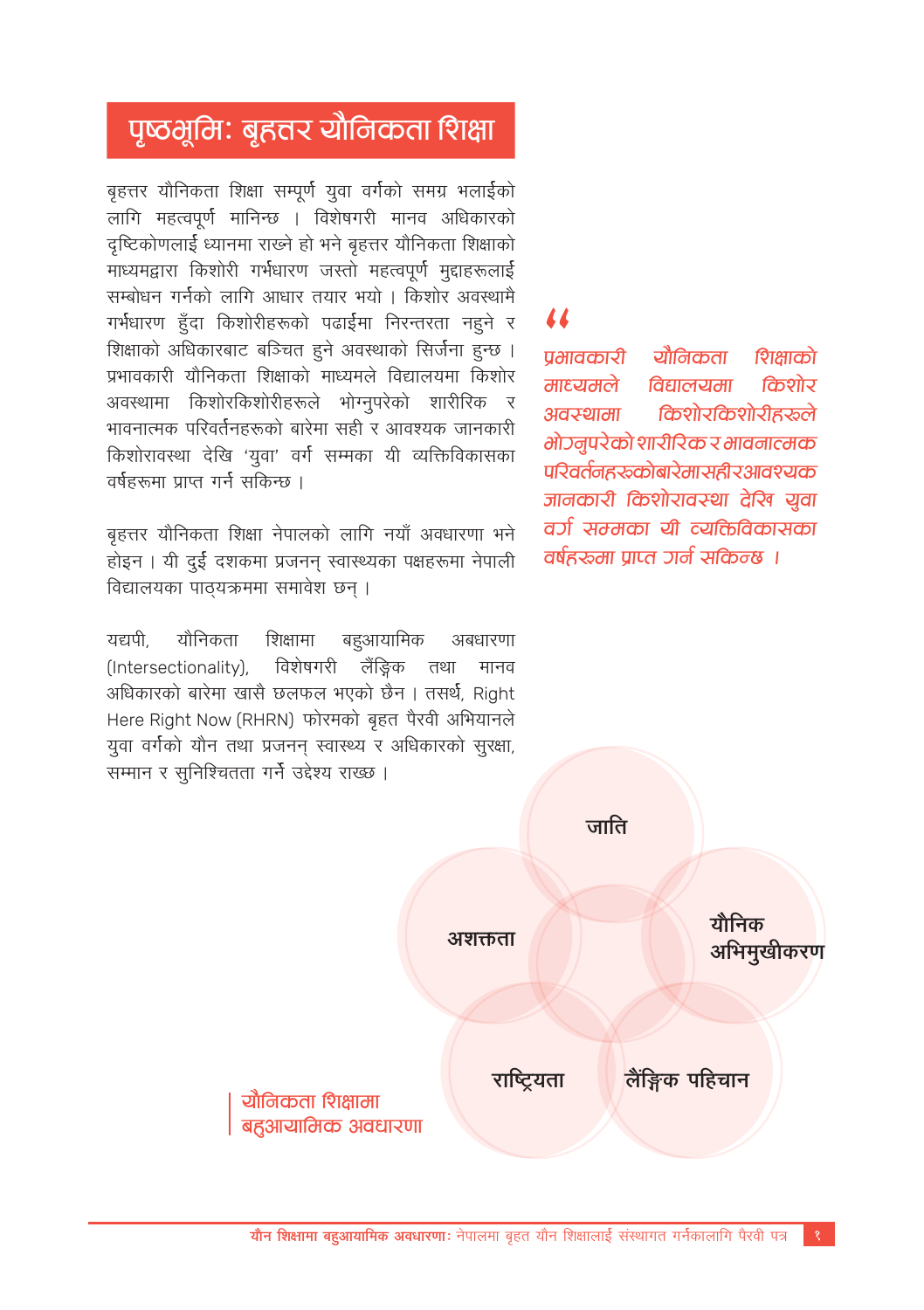| अध्ययनका उद्देश्यहरु                | अध्ययन प्रणाली                          |
|-------------------------------------|-----------------------------------------|
| यस अध्ययन यी विभिन्न उद्देश्यहरूलाई | यस अध्ययनका लागि निम्न प्रकारका         |
| ध्यानमा राखेर संचालन गरिएको छः      | प्रक्रियाहरू अप्नाइएको थियो :           |
| बृहत्तर यौनिकता शिक्षाको मुद्दाको   | नेपाल सरकारका यौनिकता शिक्षा            |
| नेपालमा इतिहास र अवस्थालाई बुझ्नु   | सम्बन्धी नीति, निर्देशिका र सम्बन्धित   |
| र दस्तावेजिकरण गर्न ।               | दस्तावेजहरू, पाठ्यऋम विकास              |
| बृहत्तर यौनिकता शिक्षालाई राष्ट्रिय | केन्द्रमा उपलब्ध सामग्रीहरू, यौनिकता    |
| शिक्षा पाठ्यक्रम र International    | शिक्षा सम्बन्धी सञ्चार माध्यममा         |
| Technical Guidance on Sexuality     | उपलब्ध जानकारीहरूको                     |
| Education (ITGSE) को सिद्धान्त      | सक्ष्म                                  |
| अनुसार समावेश गरिएको इतिहासको       | अध्ययन (Evidence Review)                |
| दस्ताबेजिकरण गर्न ।                 | यौनिकता शिक्षाको क्षेत्रमा कार्यरत      |
| प्रमुख सरोकारवाला पक्षहरूसँग        | शिक्षा मन्त्रालय र विभागका              |
| बृहत्तर यौनिकता शिक्षाको वर्तमान    | पदाधिकारीहरू, प्राध्यापक, बुद्धिजीवि,   |
| अवस्था, कमी-कमजोरी र सुधारका        | शोधकर्ता र यौन तथा प्रजनन्              |
| उपायहरूको बारेमा छलफल गर्न ।        | स्वास्थ्य र अधिकार सम्बन्धी पैरवी       |
| राष्ट्रिय स्तरमा रहेका सरोकारवाला   | गर्ने व्यक्तित्वहरूसँग अन्तरबार्ता (Key |
| पक्षहरू लगायत समग्र Right Here      | Informant Interviews)                   |
| Right Now (RHRN) का सदस्यहरूका      | कक्षा ९ र १० मा सरकारी र                |
| लागि बृहत्तर यौनिकता शिक्षाको       | निजि विद्यालयमा अध्ययनरत                |
| राष्ट्रिय शिक्षा पाठ्यक्रममा समावेश | किशोरकिशोरीहरूसँग समूह                  |
| गर्नको लागि चुनौती र सम्भाव्यता     | केन्द्रित छलफल (Focus Group             |
| सहितको कार्यपत्र तयार पर्न ।        | Discussions)                            |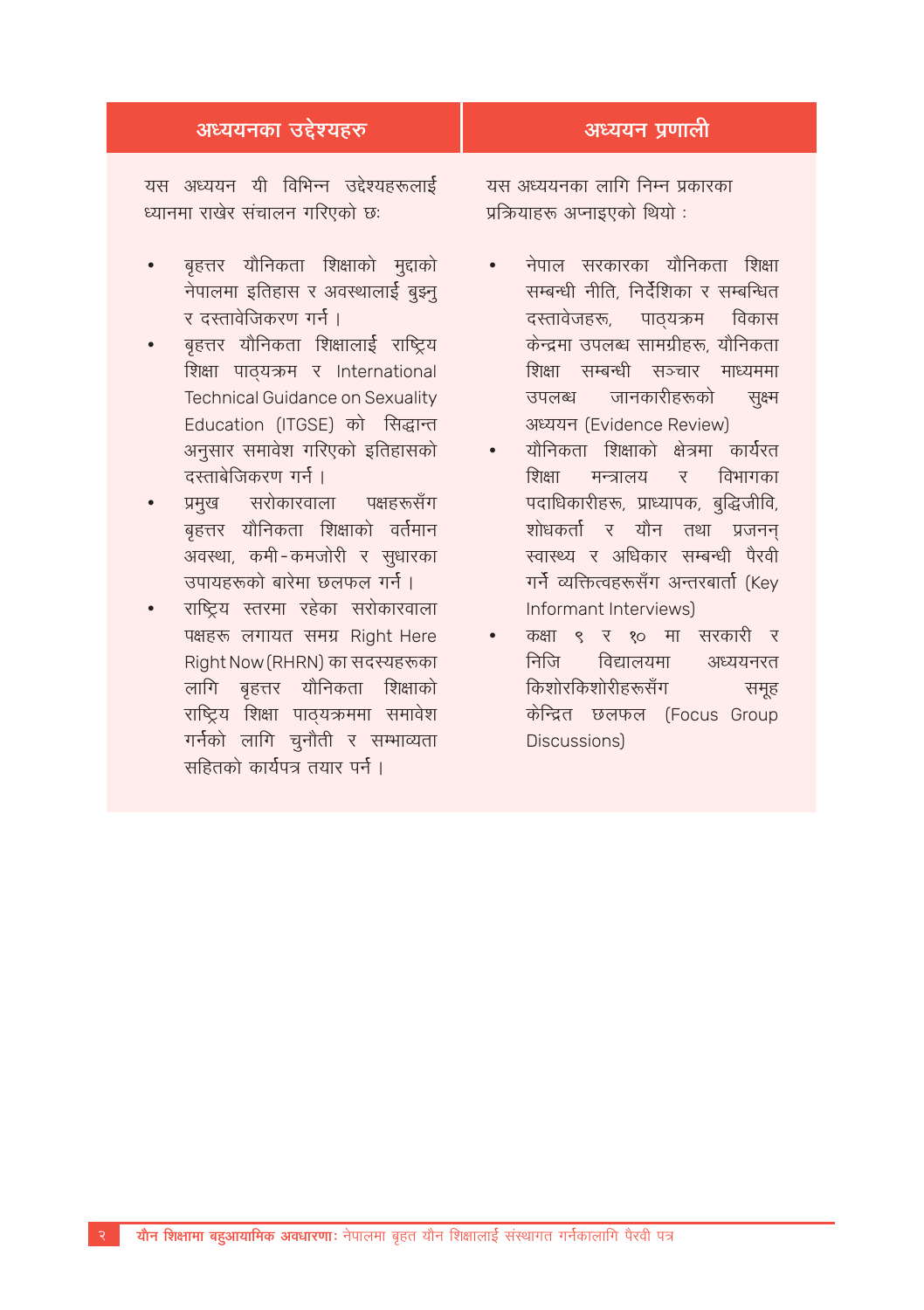# मुख्य नतिजाहरू

यस अध्ययनबाट प्राप्त भएका मुख्य नतिजाहरू यस प्रकार रहेका छन :

#### विद्यालय बाहिर रहेका बालबालिका, अपांगता र यौन लैंङ्गिक तथा अल्पसंख्यकीहरुका सवालहरुलाई सम्बो धन नगरिएको

अहिलेको अवस्थामा बृहत्तर यौनिकता शिक्षा विद्यालय जाने बालबालिकामा मात्रै सीमित छ । जसले गर्दा विद्यालय बाहिर रहेका बालबालिकाले बृहत्तर यौनिकता शिक्षाको महत्व र जानकारीबाट बञ्चित छन । त्यसैगरि वर्तमान नीति र निदे 'शिकाहरूपनि अपांगता भएका र यौन तथा लैंड़िक अल्पसंख्यकहरूको बहत्तर यौनिकता शिक्षाको आवश्यकताबारे मौन छ । यसर्थमा अपांगता भएका र लैंङ्गिक अल्पसंख्यक किशोरकिशोरीहरू बृहत्तर यौनिकता शिक्षा सम्बन्धि कूनै पनि तालिम वा अभिमुखीकरणबाट बञ्चित छन्।

## शिक्षणको गुणस्तरमा सुधार आवश्यक

हाम्रो वर्तमान शिक्षण प्रणालीमा यौनिकता शिक्षा विशेष गरि यौन तथा प्रजनन स्वास्थ्य सम्बन्धी कक्षा संचालनमा सुधार गर्नपर्ने अवस्था हाम्रो अध्ययनले देखाएको छ । जस्तै यौन तथा प्रजनन स्वास्थ्यको पाठ पढाउँदा शिक्षक/शिक्षिकाहरूले अप्ठयारो मान्ने, किताबमा त्यो पाठका पानाहरूलाई स्टेपलरले स्टिच गरिदिने आदि ।

## तालिम मात्रैले शिक्षणको गुणस्तरमा सुधार ल्याउन अपर्याप्त हने

बृहत्तर यौनिकता शिक्षा सम्बन्धि तालिमले शिक्षक र शिक्षिकाहरूलाई केही हदसम्म मद्दत गरेपनि यो पर्याप्त नभएको देखिन्छ । शिक्षक/शिक्षिकाहरूले तालिमबाट प्राप्त भएको ज्ञानलाई बिर्सिने. उहाँहरूको सरूवा हुने भएकोले बेलाबखतमा शिक्षक/शिक्षिकाहरूलाई पूर्नताजगी तालिम पनि आवश्यक भएको देखिन्छ ।

"एक जना शिक्षकले आफ पनि त्यहि समदायको भएको र केहि विद्यार्थीहरू आफ नो नाता पनि पर्ने भएकोले यौन तथा प्रजनन स्वास्थ्य सम्बन्धि पाठ पढाउन सक्नुभएन । यस्तो अवस्था धेरै विद्यालयहरूमा भएको पाडएको छ।"

- एक पाध्यापक

## वहत्तर यौनिकता शिक्षालाई लैंङ्गिक वा मानव अधिकारको भन्दा बढी स्वास्थ्यको दृष्टिकोणले हरिने गरिएको

बृहत्तर यौनिकता शिक्षालाई अहिलेसम्म यौन तथा प्रजनन स्वास्थ्यको सवालको रूपमा मात्रै हेरियो । यद्यपी यो मानव अधिकार व्यक्तिगत स्वतन्त्रता र आफ्नो यौनिकताको बारेमा निर्णय लिन सक्ने अधिकारसंग पनि सम्बन्धित रहेको अवस्था हो । जुन अहिलेको पाठयक्रमले सम्बोधन गर्न सकेको छेन ।

"यदि यौन शिक्षा विद्यालयका बालबालिकाहरूमा रामरी पढाडएको भार किशोर अवस्थामै जर्भधारणका समस्याहरू आउने थिएनन् । त्यवस्थित यौन अभ्यासले जीवन सन्तलित बनाँउछ त्यसैले यस विषयलाई राम्रोसंग विद्यालयमा पढाइन पर्छ।"

> - गैर सरकारी संस्थामा कार्यरत एक कर्मचारी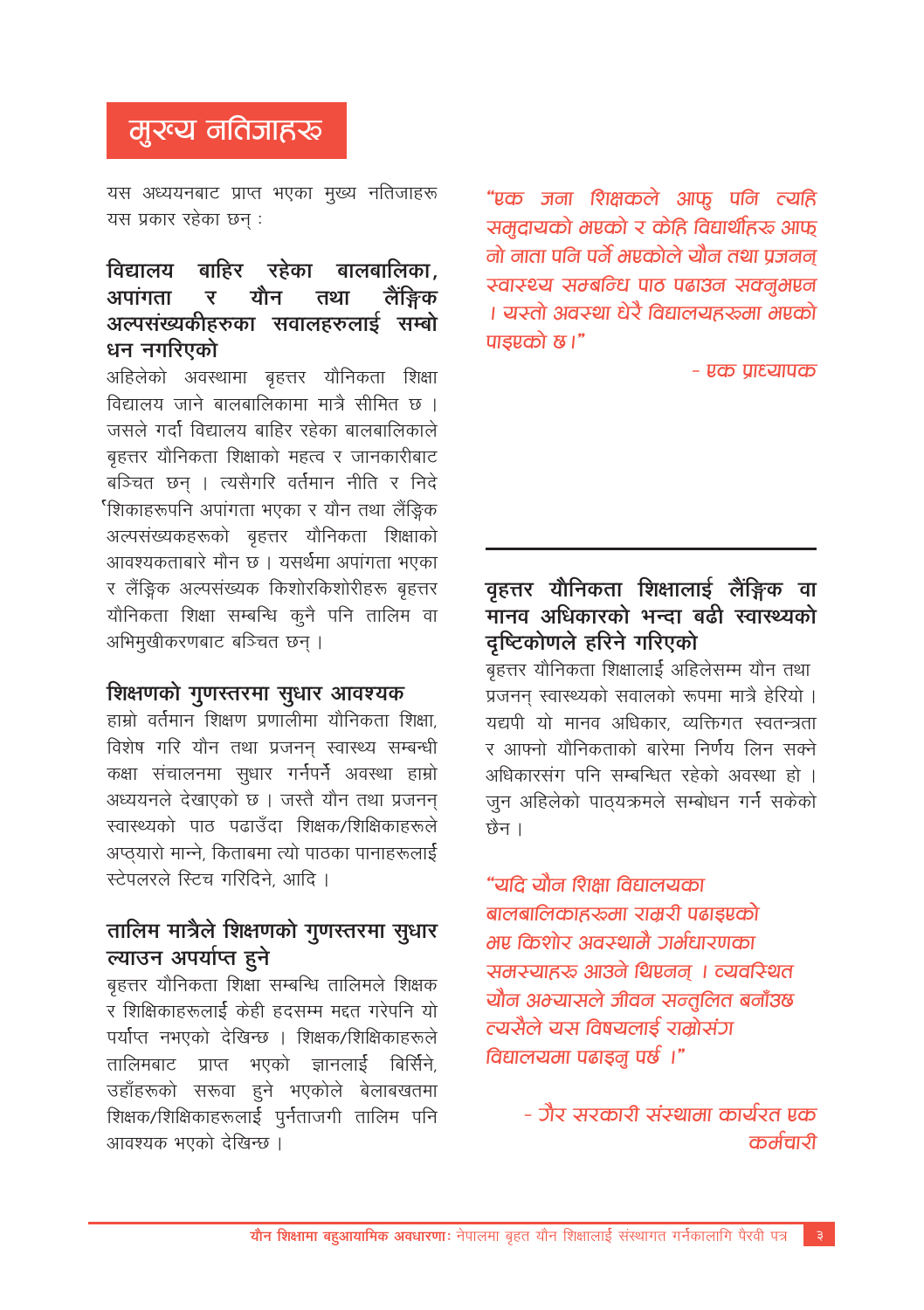"परिवर्तन र सुधारको लांगि निश्चय नै केहि समय लाउने उार्छ, यो हतारमा हने करा होइन । हाम्रो पाठ्यऋममा कतिपय एकदमै पाविधिक शब्दावलीहरूको पनि प्रयोग भएको पाइन्छ जन सबै शिक्षक/शिक्षिकाहरूले बभ्रुछन् भन्ने छैन । त्यसैले हामीले पाठयऋम विकास जर्दा उपयक्त छलफल र किशोर/किशोरी मैत्री भाषाको प्रयोग गर्नु पर्ने देखिन्छ ।" - शिक्षा बिभाजका अधिकारी

विद्यालयको भौतिक अवस्था र वातावारणले गर्दा विद्यार्थीहरुले खुलेर कुरा गर्न नसक्नु हाम्रो अध्ययनबाट) विद्यालयहरूको भौतिक पूर्वाधार र सुबिधाहरू त्यति किशोर किशोरी मैत्री नभएकाले गर्दा किशोर/किशोरीहरूले खुलेर यौन तथा प्रजनन स्वास्थ्यसम्बन्धि आफ्ना जिज्ञासाहरू राख्न पाएका छैनन । केहि विद्यालयहरू जहाँ मनोसामाजिक परामर्शदाता र किशोर/किशोरी मैत्री अध्ययन कोठाहरू उपलब्ध छन, त्यहाँ किशोर/किशोर ीहरूले केहि खुलेर आफ्नो धारणा र जिज्ञासाहरू र ख्ने गरेको पाईएको छ ।

बृहत्तर यौनिकता शिक्षाका अभियानहरुको बारेमा स्थानीय सरकारसँगको फितलो समन्वय ्<br>स्थानीय सरकार वा पालिकाहरूलाई बृहत्तर यौनिकता शिक्षाका बारेमा छलफल र विद्यालयहरूमा भएका अभियानहरू केन्द्रीय स्तर वा राजधानीमै सीमित भएकाले यस्ता गतिविधिको बारेमा अन्य जिल्ला, प्रदेशमा खासै जानकारी नहँदा स्थानीय निकायसँगको समन्वय कमजोर भएको देखिन्छ ।

## यौनिकता शिक्षा नेपाली पाठ्यक्रममा कसरी समाबेस भएको छ भन्ने लेखाजोखा :

यौनिकता शिक्षा मन्त्रालयको आधारभुत पाठयक्रम प्रणालीमा समावेश भएको छ । यद्दपि पाठयक्रमको स्वरूप शिक्षिक र शिक्षिकाले कक्षाकोठामा पढाउने प्रक्रियामा गर्नुपर्ने सुधारका कार्यहरू धेरै छन । हालको पाठ यक्रममा कक्षा १ देखि १० सम्म समावेश भएका विषयहरू यसप्रकार रहेका छन :

| कक्षा १-३                                                                                                                                                                                                            | कक्षा ४-५                                                                                                                                                                                                        | कक्षा ६                                                                                                                                                                                                                                                                            |
|----------------------------------------------------------------------------------------------------------------------------------------------------------------------------------------------------------------------|------------------------------------------------------------------------------------------------------------------------------------------------------------------------------------------------------------------|------------------------------------------------------------------------------------------------------------------------------------------------------------------------------------------------------------------------------------------------------------------------------------|
| • किशोरावस्था<br>• किशोरावस्थामा हुने शार<br>ीरिक परिवर्तन<br>• यौन शिक्षा र यसको महत्व<br>• प्रजनन स्वास्थ्यसंग सम्बन्ध<br>राख्ने महिला र पुरूषका बाहिरी<br>अंगहरू<br>• अंगहरूलाई सफा र<br>संक्रमणमुक्त राख्ने बिधि | • प्रजनन स्वास्थ्य<br>• व्यक्तिगत सरसफाई<br>• शरीरका बाहिरी अंगहरूको<br>परिचय र तिनीहरूको<br>सरसफाई (कक्षा १)<br>• बाहिरी अंगहरूको सफाई<br>गर्ने बिधि (कक्षा २)<br>• अंगहरू सफा राख्नुपर्ने<br>कारणहरू (कक्षा ३) | • प्रजनन् स्वास्थ्य<br>• शरीरका यौन तथा प्रजनन<br>अंगहरूलाई सफा राख्ने विधि<br>$($ कक्षा $\times)$<br>• यौन तथा प्रजनन<br>अंगहरूको सफाई र रजस्वला<br>(कक्षा ५)<br>• रोगहरूको परिचय, बिर<br>ामीलाई गर्नु पर्ने सहयोग र<br>सदभाव (कक्षा ४)<br>• एच.आइ.भी र एडसको परि<br>चय (कक्षा ५) |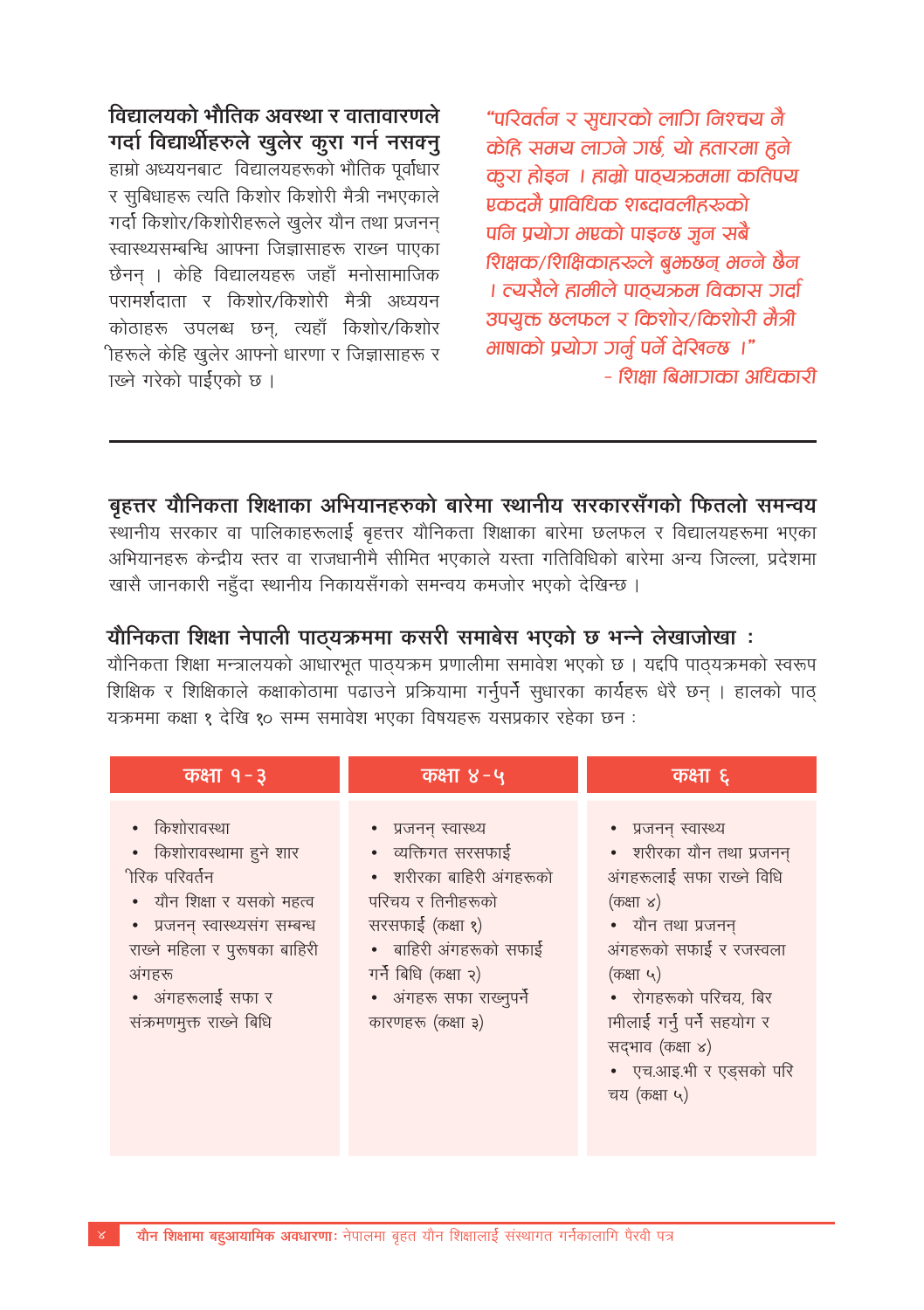| <u>कक्षा ७</u>                                                                                                                                                                                                                               | कक्षा ८                                                                                                                                                               | कक्षा ९                                                                     | <u>क</u> क्षा १०                                                                                                                         |
|----------------------------------------------------------------------------------------------------------------------------------------------------------------------------------------------------------------------------------------------|-----------------------------------------------------------------------------------------------------------------------------------------------------------------------|-----------------------------------------------------------------------------|------------------------------------------------------------------------------------------------------------------------------------------|
| • किशोरावस्थाका<br>चरणहरू<br>• यौन तथा प्रजनन्<br>स्वास्थ्य शिक्षाको<br>महत्व<br>• स्वप्नदोष.<br>विर्य उत्पादन हुने,<br>गर्भधारण हुने प्रक्रिया<br>• प्रजनन<br>स्वास्थ्यसंग सम्बन्ध<br>राख्ने अंगहरूलाई<br>सफा र संक्रमणमुक्त<br>राख्ते तिथि | • जिम्मेवारपूर्ण यौ<br>न व्यवहारको लागि<br>किशोरकिशोरीहरूको<br>दायित्व<br>• सुरक्षित<br>मातृत्वका प्रणालीहरू<br>• बृहत्तर यौनिकता<br>शिक्षाको अवधारणा र<br>यसको महत्व | • किशोरावस्था<br>• यौनिकता शिक्षा<br>• प्रजनन स्वास्थ्य<br>• प्रजनन् अधिकार | • यौन संक्रमित<br>रोगहरू (AIDS,<br>Syphilis,<br>Gonorrhea.<br>Cancroid)<br>• सुरक्षित मातृत्व<br>• मातृत्व स्वास्थ्य<br>सेवा Adolescence |

# कमी-कमजोरी र सुभगवहरु

## कक्षा १-५

कमी-कमजोरी

अभिभावकहरूले

बालबालिकाहरूको

यौन तथा प्रजनन

स्वास्थ्यको बारेमा

बझ्ने उमेरको भएका

छैनन भन्ने धारणा र

पाठयक्रम बनाइनपर्छ

धेरै जस्मो

ाख्छन ।

सुभगवहरु उमेर अनुसारको

जसले गर्दा

बालबालिकाहरू

किशोरावस्थाको

लागि तयार हन

सक्छन् ।

## कक्षा ६-८

### कमी–कमजोरी

• कक्षा ६ देखि ८ सम्म पाठ्यक्रम अनिवार्य गरि एपनि यौन तथा प्रजनन स्वास्थ्य र अधिकारको बारे मा पर्याप्त रूपमा समावेश गरिएको छैन । • पाठयऋममा स्वास्थ्यको दृष्टिकोण बढी

भएको पाइन्छ तर लैंङ्गिकता र मानव अधिकारको दष्टिकोणले खासै समावेश गरिएको छेन ।

• 'सम्बन्ध', 'भावना', 'प्रवृति', 'क्षमता', 'संस्कृति', 'समाज' र 'मानब अधिकार' जस्ता अवधारणाहरू सीमित रूपमा समावेश भएका छन। रजस्वलालाई कक्षा ७ मा पढाइएको छ तर छाउपडीलाई गलत प्रचलन भनिएको छैन ।

### सुभगवहरु

• पाठयऋममा लैंङिकता, मानव अधिकार र मुल्यमा आधारित बहुआयामिक अवधारणा समावे श गरिनुपर्छ ।

• रजस्वलाको उल्लेख मात्रै गरेर नभई यौन तथा प्रजनन स्वास्थ्यसंग सम्बन्धित सामाजिक मूल्य मान्यताहरू पनि समावेस गरिनुपर्छ।

## <u>कक्षा ९ - १०</u>

## कमी-कमजोरी

भर्खरे स्वास्थ्य जनसंख्या तथा वातावारणलाई कक्षा ९ र १० को पाठ यक्रममा ऐच्छिक विषयको रूपमा राखिएको छ, जसले गर्दा धेरै पछाडी धके लेको छ ।

#### सुभगवहरु

स्वास्थ्य, जनसंख्या तथा वातावारणलाई कक्षा ९ र १०को पाठ् यक्रममा अनिवार्य रूपमा समावेश गर्नुपर्छ ।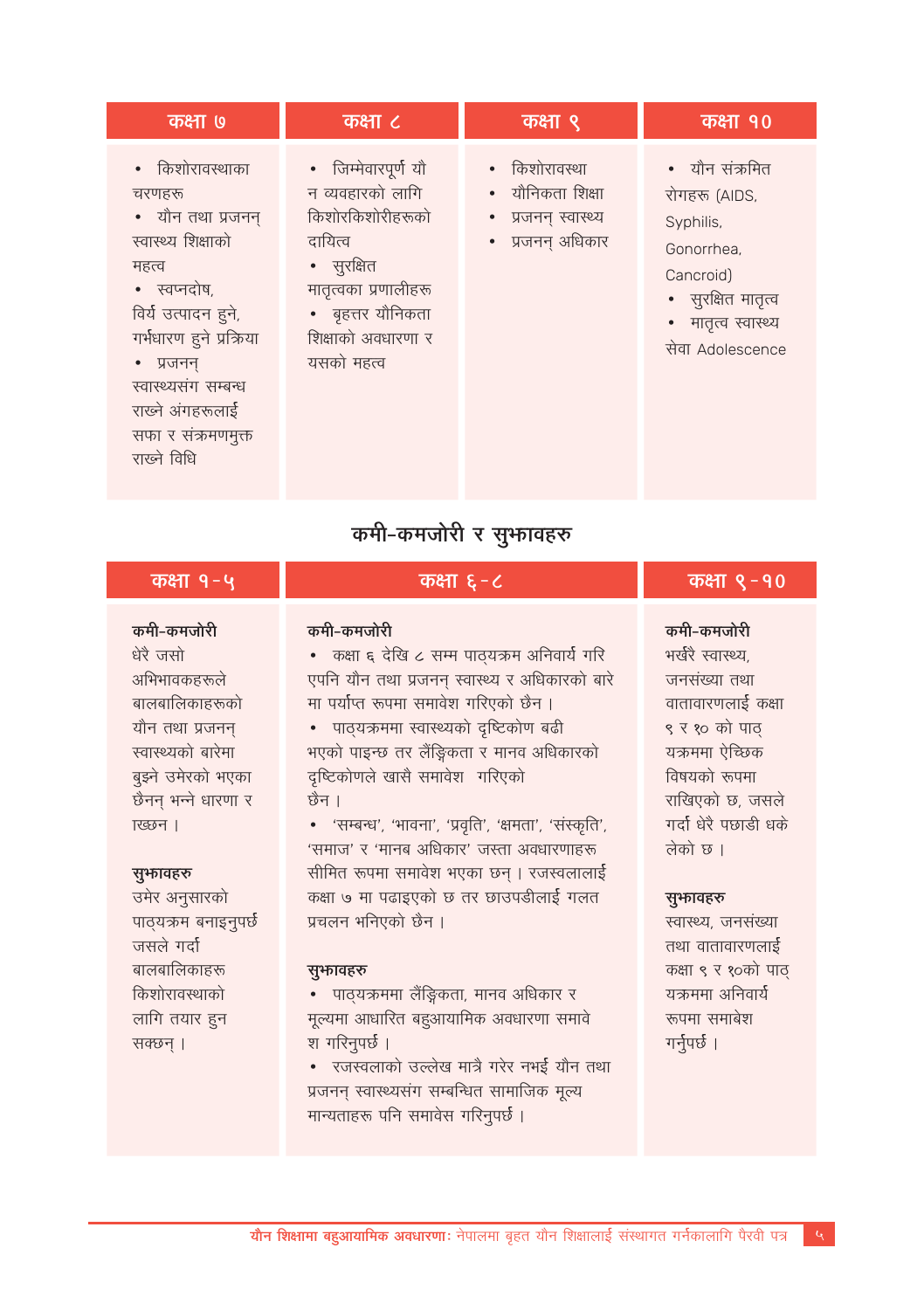# कक्षा स्तरीय र निर्देशित कार्यक्रम योजना तर्जमा

बहत्तर यौनिकता शिक्षाको योजना तजुमा गर्दा विद्यालय बाहिर रहेका, अपांगता भएका, यौन तथा लैंडिक अल्पसंख्यक र बिशेषगरी निम्न माध्यमिक तहका किशोर-किशोरीहरू (कतिपय किशोर ीहरूले माध्यमिक तह पुग्न अगावै पढाई छोडने पनि अवस्था देखिएकाले) लक्षित गर्न आवश्यक दे खिन्छ । त्यसै गरि कक्षा ६ देखि १० को स्वास्थ्य. जनसंख्या तथा वातावरण विषयको पाठयक्रममा यौ न तथा प्रजनन् स्वास्थ्य सम्बन्धि बिषयबस्तू समावे श गर्दा पनि हरेक कक्षाको पाठ्यक्रममा किशोर किशोरीको उमेरलाई ध्यानमा राखेर बनाउन् पने प्टेरिवन्छ ।

## विद्यालयहरुको सुबिधा र भौतिक पूर्वाधार र खुला छलफलको वातावारणमा सुधार

विद्यालयहरूको वर्तमान सुविधा र पूर्वाधारहरूमा सुधार आवश्यक देखिन्छ । छुट्टै मनोसामाजिक .<br>परामर्शदाता र किशोर किशोरीमैत्री कोठाहरूको प्रावधान हनुपर्छ जसले गर्दा किशोर किशोरीहरूले खलेर निर्धक्क भएर आफ्ना समस्या र जिज्ञासाहरू राख्न सक्छन । त्यसैगरी शिक्षक-शिक्षिकाहरूलाई तालिम पनि एकपटकको मात्रै नभई निरन्तर कार्यक्रमको रूपमा संचालित हुनुपर्ने देखिन्छ ।

## बृहत्तर यौनिकता शिक्षाको अबधारणालाई लैंङ्गिकता, मानव अधिकार र नैतिक शिक्षाको दृष्टिकोण पनि समावेश गर्दै अफै बहुत बनाउन

हालको पाठयऋममा लैंङ्किता, मानव अधिकार र नैतिक शिक्षाको दृष्टिकोण समावेश गर्दै अभै बहुत बनाउने कार्य गरियो भने किशोरकिशोरीहरूले आफ्नो यौनिकता सम्बन्धि अफ बढी ज्ञान हासिल गर्न सक्छन ।

# कक्षाकोठामा मात्रै सिमित नहुने कार्यक्रम योजना तजमा

यौन तथा प्रजनन स्वास्थ्य सम्बन्धि जानकारी किशोरकिशोरीहरूलाई कक्षाकोठामा मात्रै सीमित नभएर घर परिवार र समुदायसम्म पनि पर्याउनुपने <u>'देखिन्छ । तसर्थ बृहत्तर यौनिकता शिक्षा सम्बन्धि</u> ज्ञान र चेतना समुदायस्तरमा पनि विभिन्न पैरवीका कार्यक्रमहरू संचालन गरि फैलाउनुपर्ने देखिन्छ ।

# बृहत्तर यौनिकता शिक्षा सम्बन्धि गुणरतरीय अनुसन्धान र कार्यक्रमहरुको प्रभावकारि ताको उचित मुल्यांकन

गणस्तरीय मुल्यांकनको अध्ययन अनुसन्धानले यौन तथा प्रजनन स्वास्थ्य शिक्षाका वर्तमान आवश्यकता र कमिकमजोरीको बारेमा नीति निर्माणकर्ता र अभियान्ताहरूलाई बुझ्न मद्दत गर्छ । यस्ता अनुसन्धानहरूले स्थानीय निकायलाई आवश्यक नीति. निर्देशिकाहरूको पहिचान गर्न र यस्ता दस्तावेजहरू उचित समयमा निर्माण गर्न मार्गदर्शन गर्छ ।

## स्थानीय सरकारलाई बृहत्तर यौनिकता शिक्षा अभियानका प्रयासहरुको दस्तावे जिकरण गर्न लगाउने र अन्य निकायलाई पनि पोत्साहन गराउने

स्थानिय सरकारहरूले आफ्नो क्षेत्रमा बृहत्तर यौनिकता शिक्षा अभियानका प्रयासहरूको सिकाईको बारेमा दस्तावेजिकरण गनुपर्नेछ जसले गर्दा अन्य पालिका पनि यस्तो किसिमको अभियान कार्यन्वयन गर्दाका अवसर र चुनौतिहरूको बारे मा जानकार हुन्छन । सबै पालिकाहरूमा यस्तो अभियान संचालन हँदा स्वस्थ प्रतिस्पर्धा हने र समग्रमा बहत्तर यौनिकता शिक्षाको अवधारणा <u>स्थानीय स्तरसम्ममा पग्ने देखिन्छ ।</u>